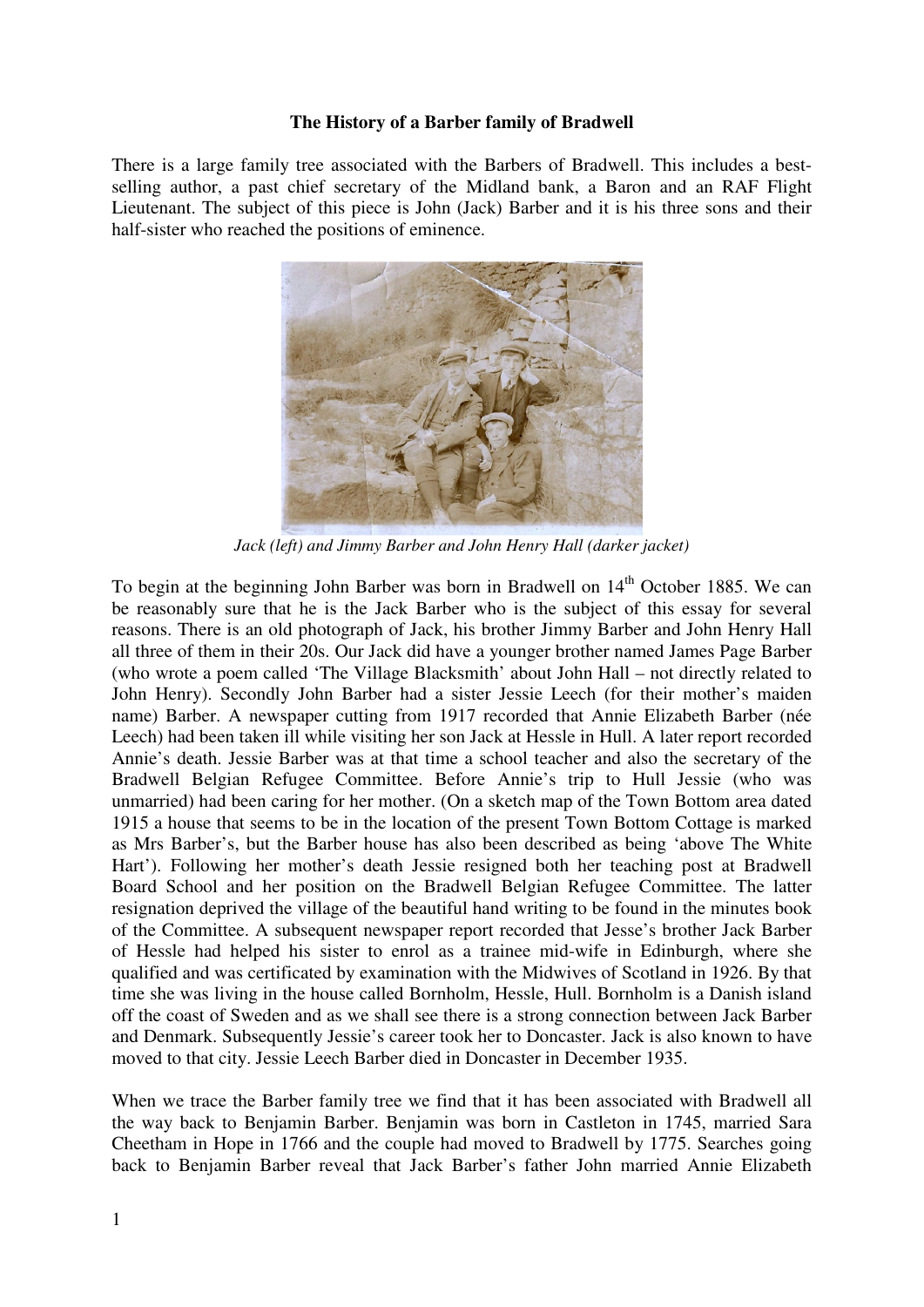Leech in 1868. They had five daughters and two sons Jack and Jimmy. Jack's grandparents were Isaac Barber and Margaret Evans. In turn the great grandparents were Josiah Barber and Ann Middleton with Josiah being born in Bradwell in 1775. The next step back takes us to Benjamin Barber and his wife Sara Cheetham. In his *Methodism in Bradwell*



published in 1907 Seth Evans gave the opinion that Benjamin Barber was a 'Methodist Pioneer'. On p 15 of Seth's book he describes Benjamin as 'a principal stay of Methodism in those days of trial but also as the great grandfather of John Barber one of our trustees (in 1907)'. This John must have been the father of Jack Barber. The days of trial included abuse and indeed physical injury at the hands of the villagers of Castleton. Benjamin had gone to Castleton with the preacher William Green of Rotherham to preach 'the word of life' in a 'commodious house'. What happened next is described by Seth in these words:

In little while there came up a number of men shouting, and beating drums, old kettles and pans. They thought to disturb the worshippers with their noise, but could not get into the house, which was filled with anxious hearers. Finding they could not stop the preacher, they began to blow a nasty compound through the keyhole, but the preacher still went on with his discourse. After the service the Methodists were permitted to disperse quietly, and the preacher and his friends retired to the house of Mrs Slack to take some refreshments. There the mob reassembled, and forced their way violently into the house making tremendous tumult and beating a large drum. Mrs Slack requested them to withdraw, and told them if they did not she would burst the drum open. These roughs however treated her threat very lightly, when the good woman proved her word by boldly making a rush and plunging a large knife in the drumend, which put an end to their music, and for a moment caused them to withdraw. They were, however, still bent on mischief, and carried out their intentions by getting upon the roof of the house and throwing cow's entrails down the chimney of the parlour where the party were sitting. After waiting a considerable time to allow of their tormentors departing, the preacher and his friends went out, but found the rabble awaiting them not far distant, on the road to Bradwell. They were mercilessly attacked with dirt, stones, sods or anything that could be picked up, and finding their lives in imminent danger, they turned around on their attackers, and the preacher, having faced them, pointed out what would be the consequences of assaulting them on the highway. The cowards then cried out "We've done the preacher pretty well, let's have a go at Benjamin." The poor fellow, although a neighbour (*as mentioned Benjamin was Castleton born*) and a most harmless man, was instantly attacked with stones and other missiles, one of which gave him a severe wound on the back of the head and caused the blood to flow copiously. Seeing this some of the cowardly assailants began to be alarmed, lest he might die and they themselves found guilty of murder, so they desisted, and suffered the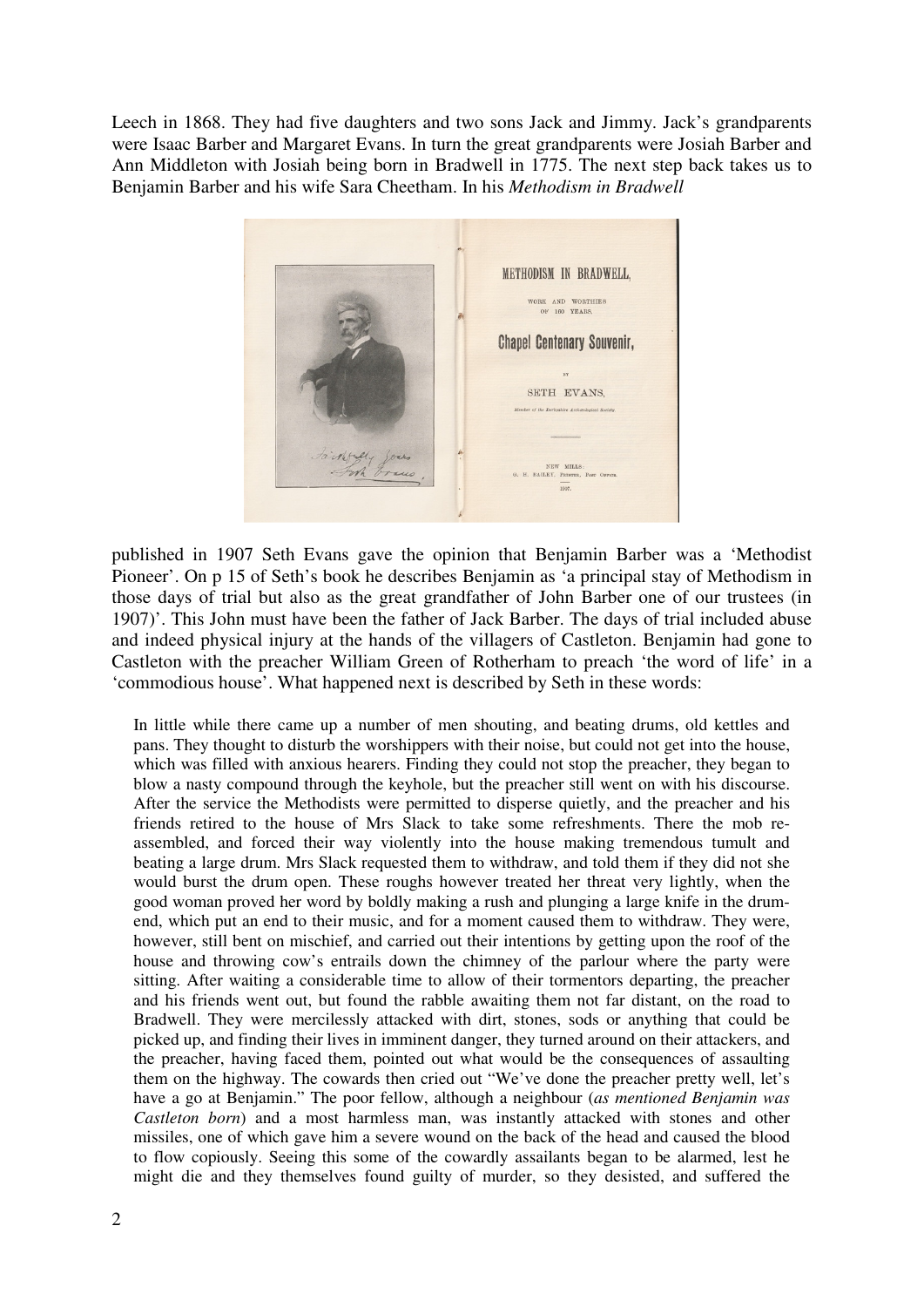persecuted little band to depart without further molestation than jeers and scorn. Benjamin Barber carried the marks of this ill usage to his grave.

We also learn from Seth Evans that from 1792 until his death in 1805 Benjamin Barber received an income from several bequests, principally from James Whittingham of Manchester. Benjamin and Sara's first born son was also named Benjamin. He became a Captain in the militia and the owner of several lead mines. Thus in the Barber family tree we find just two Benjamins: the Methodist pioneer and the Captain of militia. Both of them dating back to the late  $18<sup>th</sup>$  and the early  $19<sup>th</sup>$  century. As we shall later see one of Jack Barber's sons was to become Lord Anthony Barber of Wentbridge. In 1996 Anthony Barber published his memoir entitled *Taking the Tide.* In the first chapter 'Family matters' he describes the early life of his father Jack in Bradwell. He tells us that there were six children



consisting of four girls and two boys whereas there were five girls and there appears to have been no infant death amongst them. Anthony Barber then goes on the say that Jack was brought up very strictly by his father Benjamin who was a Wesleyan lay preacher. But as we have seen and is confirmed by Seth Evans Jack's father was John Barber. This seems to have been a case of mis-remembering what he had been told when he was younger.

We can now trace Jack Barber's career forward from 1908. By then Jack was working for Lever Brothers who had sent him to Denmark where he met the 16 years old Ellen Katty J Lysberg from Copenhagen. By the end of the following year the couple were in Wales where Jack married his Danish lady; the marriage was solemnised in Hawarden in Flintshire. The move to Deeside is not unexpected because the village of Port Sunlight built for Lever Brother's workers is close to the River Dee. The couple clearly lived on Deeside for at least a year because their first son John Lysberg Barber was born in late 1910 the same year Jack's father John died. (John Lysberg later became the best-selling author Noel Barber, but it is not clear when the 'Noel' was added to his name.) By early in 1911 the new family had moved to Hull and the census for that year shows John (Jack) Barber working as the managing clerk of a blacklead factory. His wife is named as Ellen Katty Jorgenson Barber and their son as John Lysberg Barber. The use of either Lysberg or Jorgenson for Ellen Katty's surname is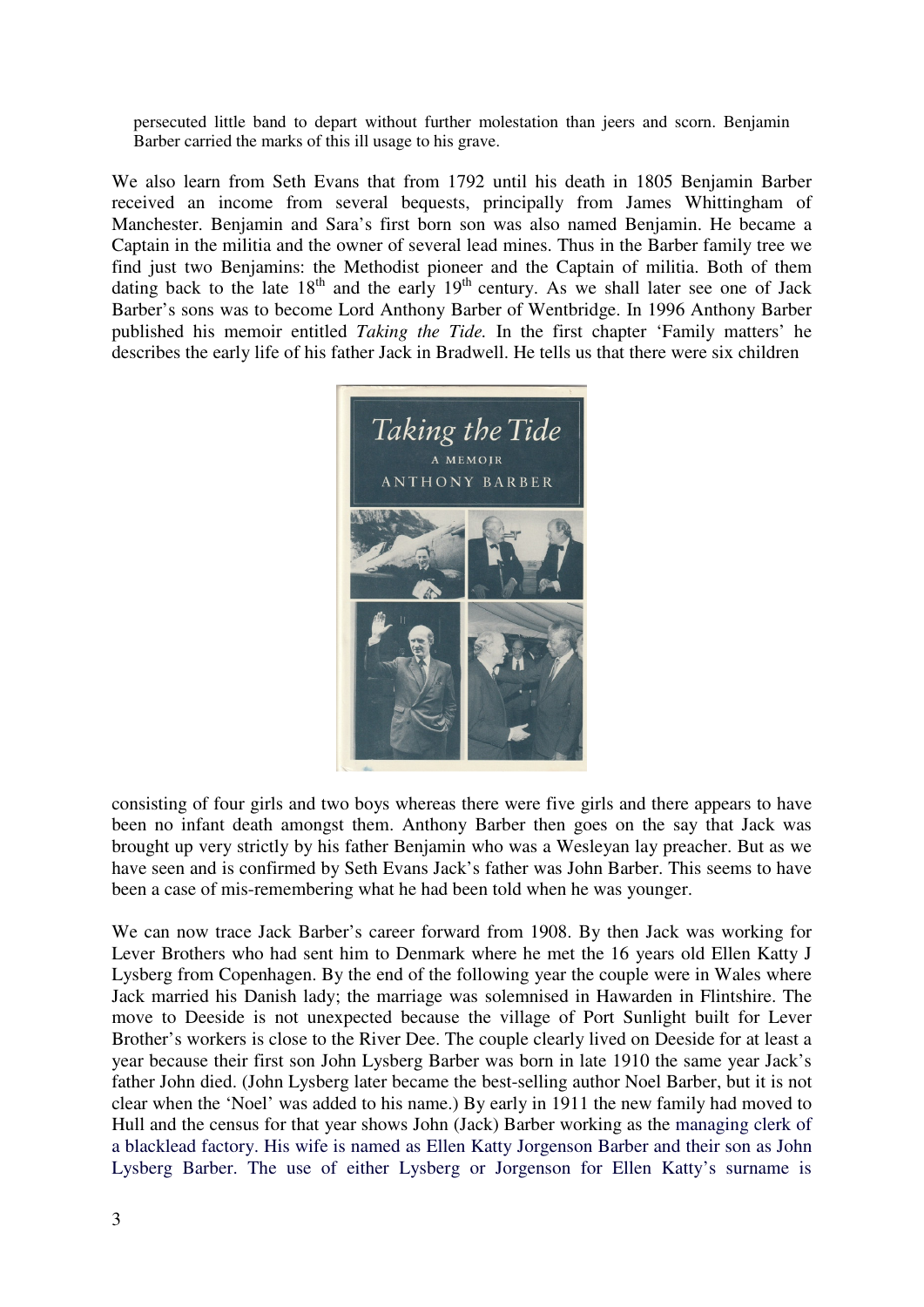probably due to fact that Danish names were still patro/matronymic in those days. Kenneth Lysberg Barber the second of the Barber sons arrived in the second quarter of 1912 also in Hull.

It seems to have become the practice of the family to spend their summer holidays with Ellen's relatives on Bornholm Island and so they were in Denmark when war was declared in 1914. In early September of that year the Barber family boarded the *SS Ficaria* in Copenhagen and departed for Leith in Scotland. Noel Barber wrote an account of the event in



his autobiography '*The Natives were friendly ... so we stayed the night'*

... the day I was taken a prisoner-of-war by the Germans just before my fifth birthday in August 1914 (*in fact his birthday appears to have been on the ninth of September*). We were in Denmark when the war broke out, and fired with patriotism, Jack got us on a boat for home, luckily a Danish vessel the *Ficaria*. A German destroyer chased us and boarded us, and we were taken to Heliogoland but war those days was more 'legal', and after three months of internment the Germans allowed the *Ficaria* to continue its journey because it was Danish and neutral.

A newspaper report of the events as described by Jack Barber adds some details of the internment

Mr Barber (*Jack*) gives a graphic description of the German battleships anchored there (*off Heligoland*). He says there were numerous waterplanes, two of which we saw rise into the air. In addition there were numerous German battleships steaming in every direction and we were literally in the thick of it. After hours of waiting our captain was told to proceed to Cuxhaven (*on Germany's North Sea coast*). Here again a German naval officer came on board to take command, escorted by about a dozen marines. We were escorted below but were allowed to stay in the saloon and smoking room, with curtains drawn. Marines ... had instructions to shoot anybody who attempted to look out and when any motion of the vessel moved one of the curtains aside it was instantly adjusted. (*Their journey then took them to Hamburg and Mr Barber related*) ... while in Hamburg we had opportunities of conversation with the marines (*in what language?*) who treated us in a perfectly courteous manner. They were all, however, cocksure of the victory of the German and Austrian armies.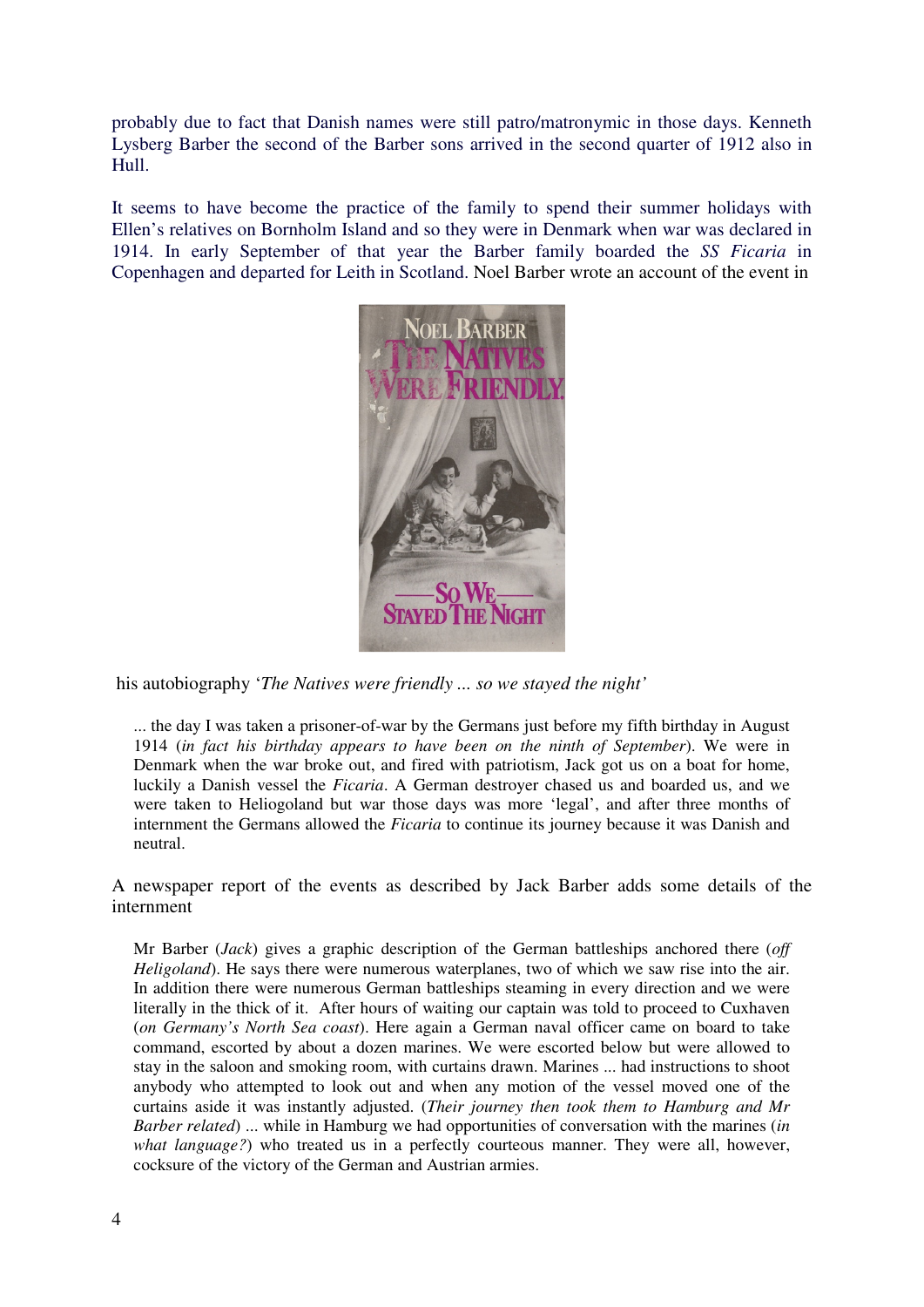

*Jack (dark suit, wing collar) and Musse (centre of 3 ladies) as German Internees*.

After his return from Germany Jack seems to have joined the Royal Flying Corps to become the first of what Noel Barber describes as the 'flying Barbers'. After the war, in 1920, Ellen Katty (Musse as the boys called her) gave birth to their third son and gave him the splendid name of Anthony (Tony) Perrinott Lysberg Barber. The second name came from his French grandmother and the third from Musse herself. In the 1920s the family moved to 25 Avenue Road, Doncaster with Jack taking up the post of managing director for a sweet manufacturing company. This may have been the Doncaster firm that made Radiance toffee; certainly Noel had a short term job with this company. In time all three brothers joined the forces Tony initially the army and Noel and Ken the RAF.

Of the three brothers Tony's exploits in WWII were the most remarkable. In 1939, as an eighteen year old, he found himself commissioned as a 2<sup>nd</sup> Lieutenant in his local Territorial Regiment of the Royal Artillery in command of a troop of 50 men. He had by then received no training but soon found himself in France as part of the British Expeditionary Force. He was billeted with the butcher in the town of Seclin where he supervised the establishment of four gun sites for Bofors anti-aircraft guns. In May when the Germans invaded Belgium Tony's regiment moved to meet them but it wasn't long before his battery was in full retreat to the coast. They came to La Panne in Belgium just along the coast from Dunkirk and their task was to provide what antiaircraft protection they could to the troops being lifted from the beaches. A report published in a Doncaster newspaper several years later described Tony's role in the final stages of the evacuation

I was with him (*Mr Barber*) on the night of May 31<sup>st</sup> and the morning of June 1 1940. During those last hours on the beaches he was ordering guns and lorries to be immobilised in accordance with GHQ orders

When this had been done two trucks which had been left intact were used to pick up the wounded on the beaches, and Mr Barber was seeing to this himself. Eventually we found a rowing boat which was loaded up with wounded and a few fit men who were to row out to HMS *Salamander*, where the wounded were taken on board and made as comfortable as possible.

I remember making inquiries about Mr Barber while on the *Salamander* and was told that a soldier had taken the rowing boat back to fetch some men left on the beaches, among them Major Matthews, our battery major.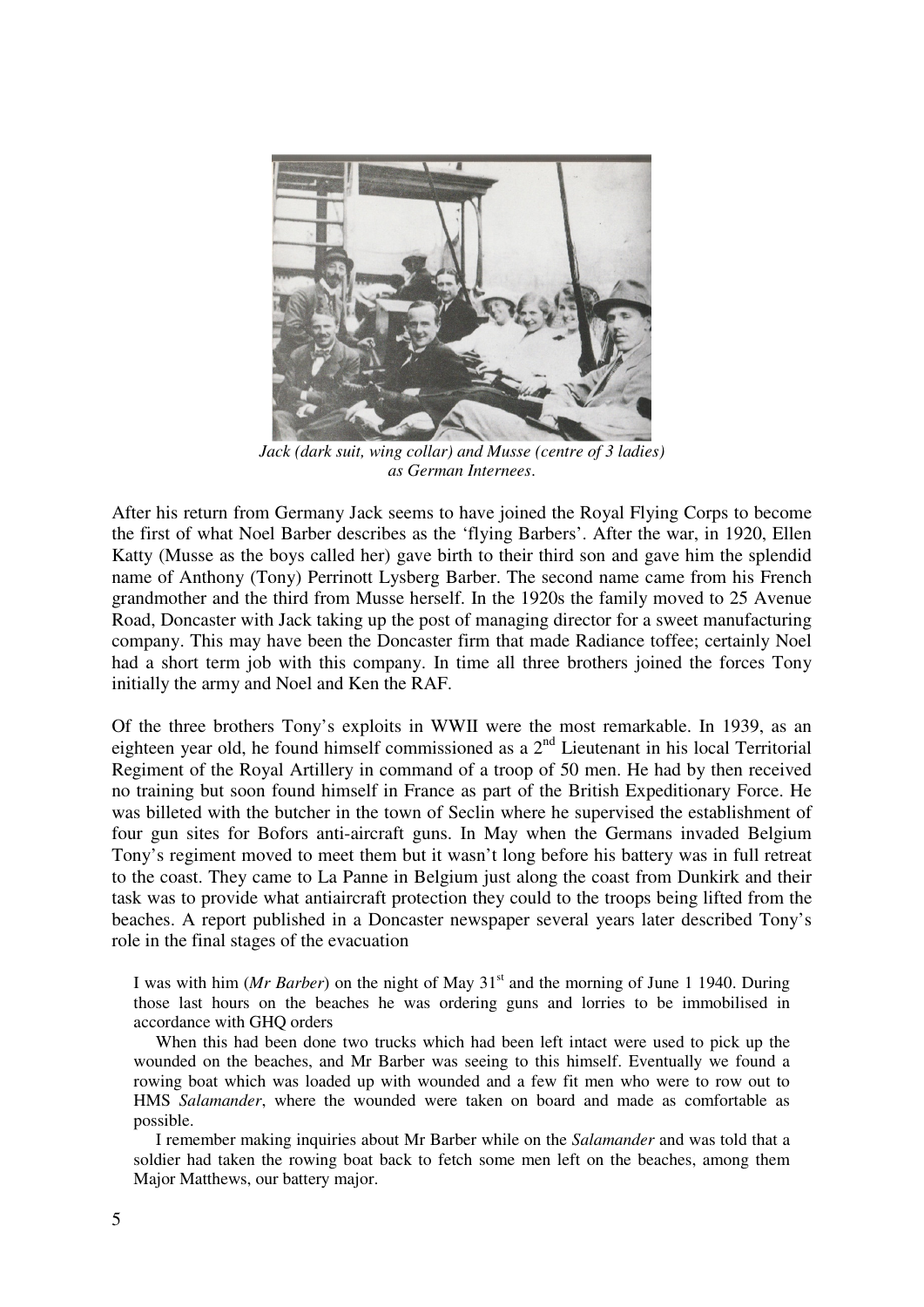Back in England when his troop was deployed to protect Gatwick Airport in the Battle of Britain Tony saw that flying an aeroplane was the best contribution he could make to the war. There was no question of relinquishing his Army commission and joining the RAF however. At the same time some Army officers had been seconded to the Air Force for certain specific duties. The flying of photo-reconnaissance missions was one of these. After accelerated training Tony joined the Photo-reconnaissance Unit (PRU) at RAF Benson, Oxfordshire. The



*Reconnaissance photograph of the type taken by Tony Barber* 



*Tony Barber beside his Spitfire in Gibraltar, the next day he was forced to bail out*

Spitfire he was to fly was unarmed and had no radio – the weight saved was for extra fuel. His orders were that under no circumstances could his aircraft and especially the films it carried be captured by the enemy. During what turned out to be his last mission he was returning home from Gibraltar, but without radio navigation and in the face of a strong headwind he was not going to make land-fall in England nor could he use a radio to say he'd ditched. With fuel running out he abandoned his aircraft to its fate in the Channel and parachuted to land in France close to Mont-St-Michel (at one point he feared being impaled on one of the spires). On landing he was taken prisoner by an SS unit. The unit had not seen the Spitfire and could not understand the arrival by parachute of a man in a khaki army uniform but wearing RAF wings. These questions formed an important focus during his subsequent interrogation near Frankfurt. He was then to move gradually east through prisoner-of-war camps.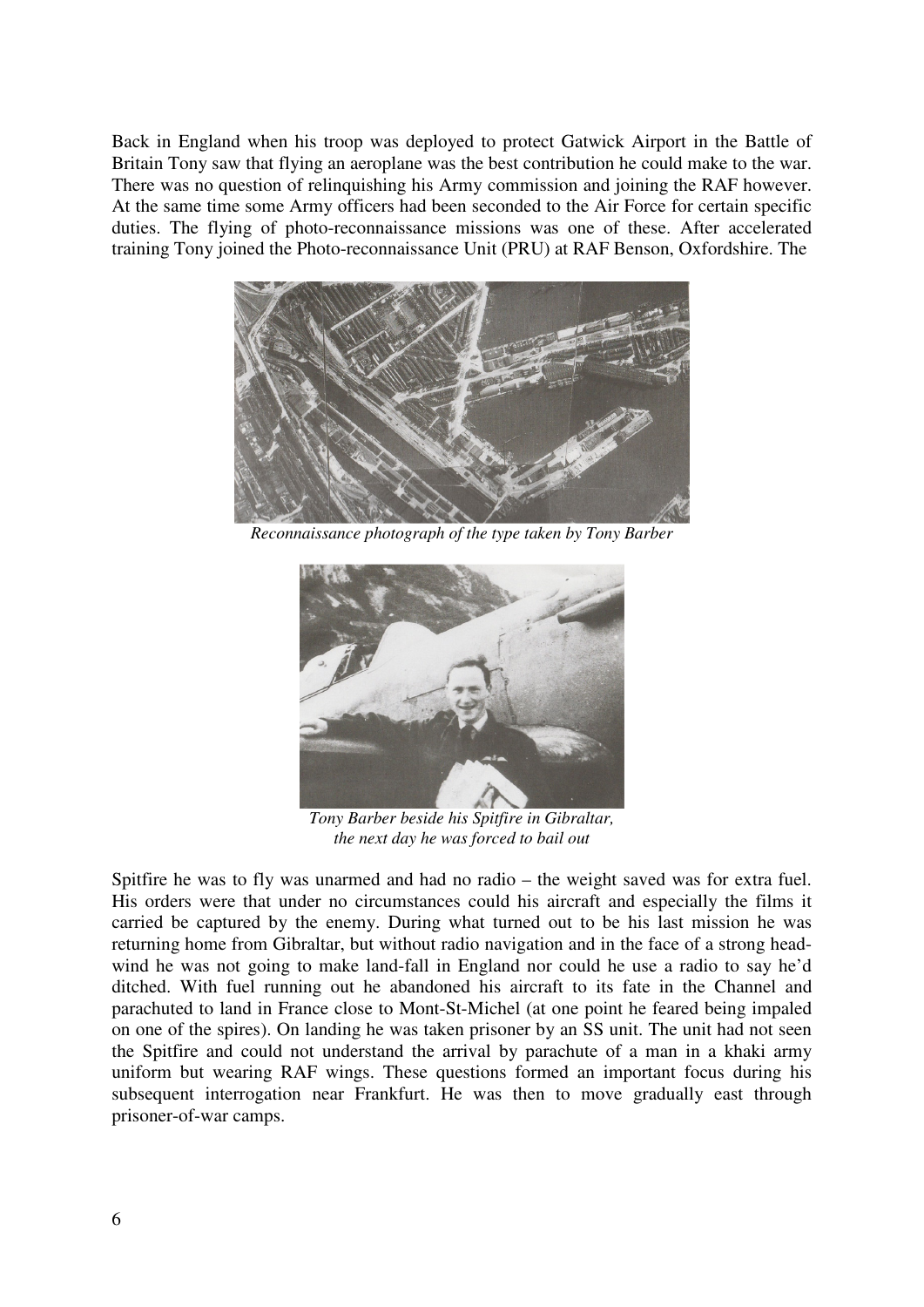

In Oflag IX-A Spangenberg Castle, Hesse in Germany he met Ollie Philpott who later escaped using the 'Wooden Horse'. Following his escape via Sweden Ollie made his way to Yorkshire to re-assure the Barber family that Tony was safe and well. After being moved to Oflag XXI-B near Szubin, Poland Tony achieved his own escape. His plan was to reach Denmark and then Sweden. In fact he reached the Danish border disguised as a Danish worker for the Germans. (He spoke Danish although it seems to have been of the playground variety with an emphasis on rude words.) The forgers in Szubin had achieved wonders in preparing the documents he needed, all except the letter he should have had from his supposed employers. This lack was his undoing and so he found himself in the north compound of the notorious Stalag Luft III at Żagań, Poland featured in the film '*The Great Escape*'. It was from the south compound that 76 prisoners had escaped and 50 of them had been shot 'resisting arrest'. This convinced Tony that the escaping game was 'not worth the candle'. Instead he asked for and received law books and eventually under auspices of the International Red Cross he sat his final degree law exams under the watchful eye of a Wing Commander who acted as his invigilator. On getting back home he learned that his papers had been assessed and he had been awarded a first class degree in law. This launched him on a career in the law.

Tony's wartime career was much livelier than that of his two elder brothers Noel and Ken. Noel's account of his time in the RAF is the more flamboyant of the two. Having lived as a civilian through the blitz, he spent nine months in the ranks of the RAF before he was commissioned as a navigator. But this was despite coming close to not being accepted in the service. Noel later wrote:

Despite the shortage of air crew, the medical was tough, and the doctors looked askance at my age. Finally I was asked to produce a specimen of my urine. I couldn't. Lined up with a dozen other naked men, I pushed and coughed to no avail. I heard a rasping voice behind me, not meant for my ears, "He's not only ancient, he can't even pee". Then a corporal slithered up and whispered, 'Slip me a tenner mate, and I'll put half of the last bloke's piss in your bottle'.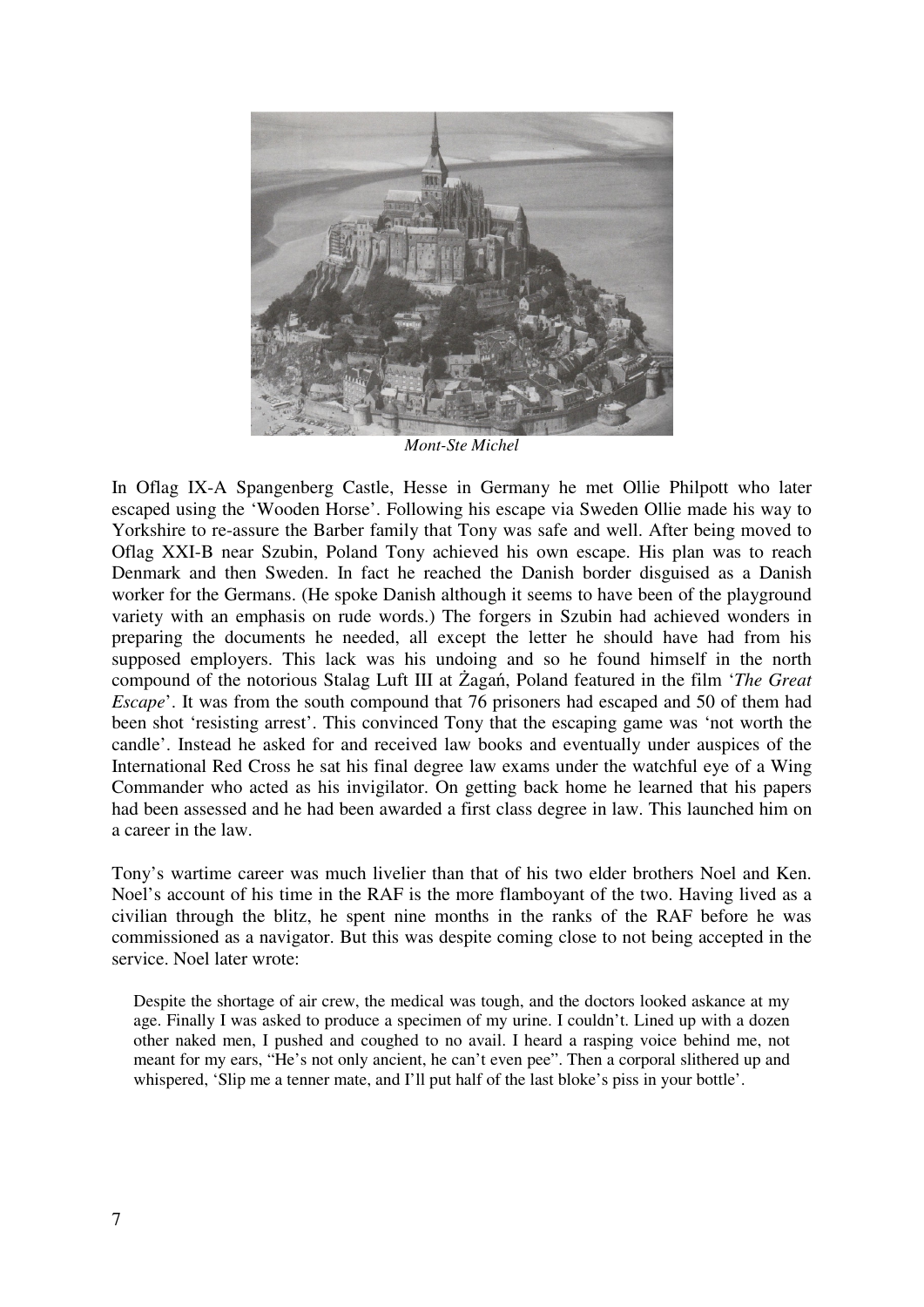

*A/C 2 Noel, another of the flying Barbers* 

Having completed his training as a navigator he was immediately despatched on board the troop ship *Queen Mary* on a 'Secret Mission' to America about which in 1977 he was still unable to speak. He didn't return to the UK until early 1945 when he managed to get himself assigned to the Ministry of Information and a post as the editor of the *Continental Daily Mail*  in Paris. Thus ended his war. The role played by Ken Barber in the RAF has not been possible to piece together although in Noel's autobiography he provides a photograph of his brother with the comment that he was in RAF intelligence. After the war Ken was able to combine his banking with writing and contributed several short stories to the London *Evening News*.



After the war the Barber family holidays at Dam's Hotel in Ronne on Bornholm Island resumed and this led to a truly traumatic event for the four men of the family, but especially for Tony. He left for England by sea but persuaded Musse to abandon her plans to leave Copenhagen and use the same sea route as him to return home but instead to fly to Paris and visit Noel. Musse had a great fear of flying but was persuaded to follow Tony's suggestion. Jack and Tony both learned about the crash of the Dakota aircraft on which Musse was flying from a newspaper report. Air France had released the names of the dead before the next-ofkin had been informed. The Dakota had crashed as it made a second attempt to leave Kastrup airport in Copenhagen.

At the time of the crash Jack was just 62 but something almost as bad was to follow about six years later. It happened in 1951 the year that Tony entered the Houses of Parliament as